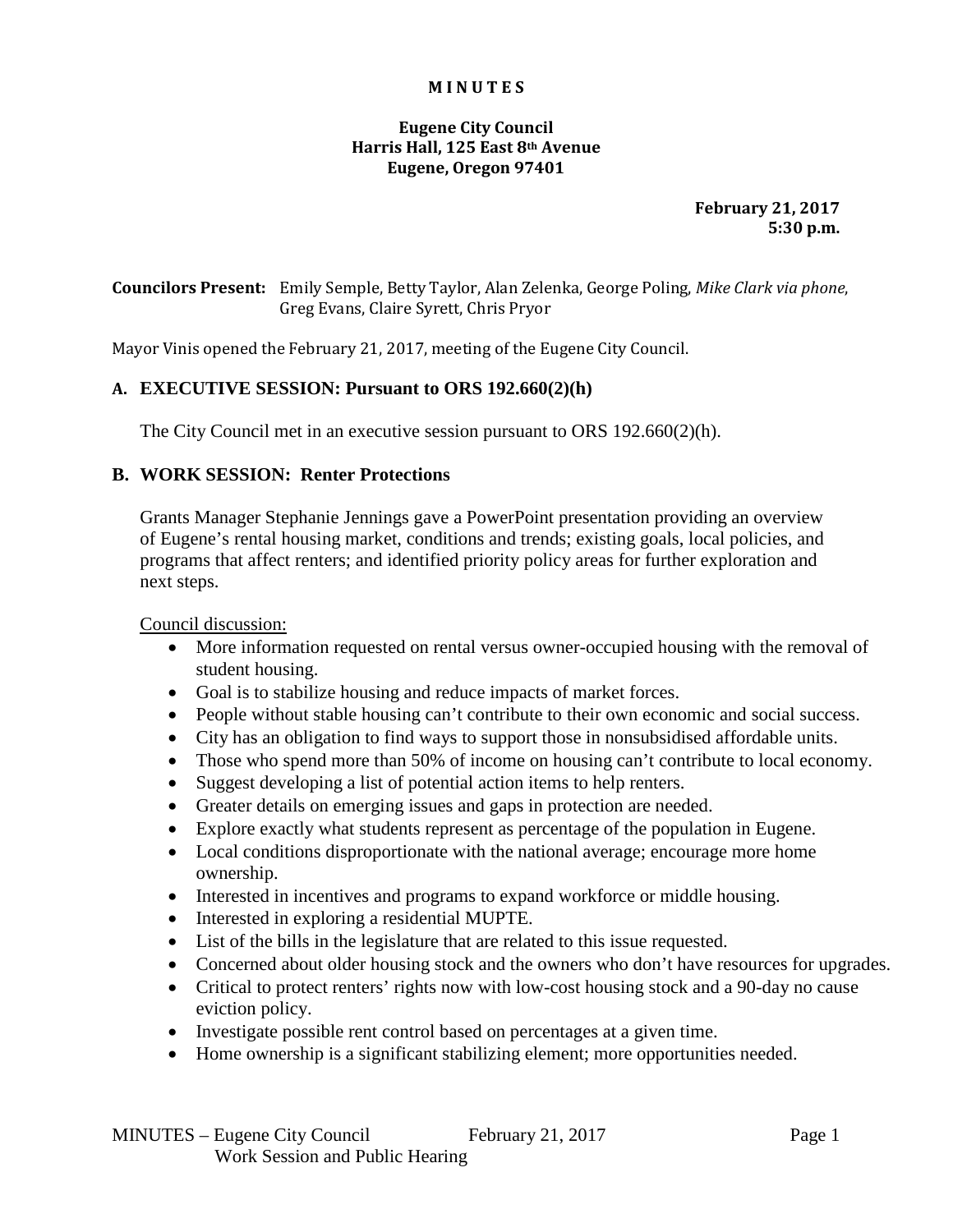MOTION AND VOTE: Councilor Zelenka, seconded by Councilor Evans, moved to extend the meeting 10 minutes. PASSED 8:0

The meeting adjourned at 7:07 p.m.

Respectfully submitted,

Chuck Custott

Chuck Crockett Deputy City Recorder

MINUTES - Eugene City Council February 21, 2017 Work Session and Public Hearing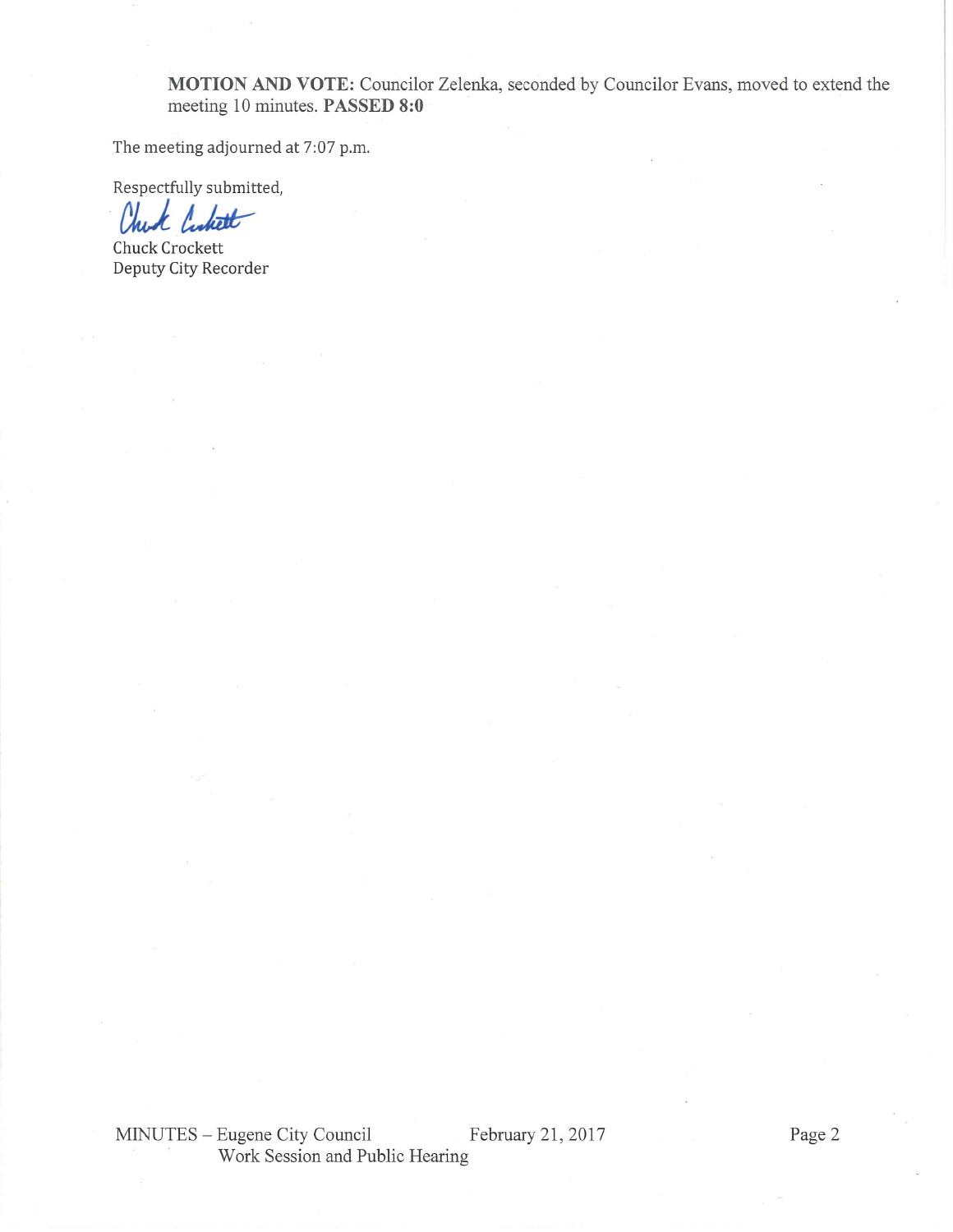#### **M I N U T E S**

### **Eugene City Council Harris Hall, 125 East 8th Avenue Eugene, Oregon 97401**

**February 21, 2017 7:30 p.m.**

**Councilors Present:** Emily Semple, Betty Taylor, George Poling, *Mike Clark via phone*, Greg Evans, *Claire Syrett via phone*, Chris Pryor

#### **Councilors Absent:** Alan Zelenka

Mayor Vinis opened the February 21, 2017, meeting of the Eugene City Council.

# **1. PUBLIC HEARING: An Ordinance Amending the West Eugene Enterprise Zone Public Benefit Criteria and Scoring System Established By Ordinance No. 20368 and Providing an Effective Date**

No testimony was presented.

**2. PUBLIC HEARING: An Ordinance Adopting Hazardous Substance User Fees for the Fiscal Year Commencing July 1, 2017**

No testimony was presented.

**3. PUBLIC HEARING: An Ordinance Providing For Withdrawal of Annexed Properties from the Santa Clara Fire District; Santa Clara Water District; Willakenzie Rural Fire Protection District; Lane Rural Fire/Rescue District; Junction City Water Control District; River Road Parks and Recreation District; River Road Water District; and Eugene Rural Fire Protection District 1**

No testimony was presented.

# **4. PUBLIC HEARING: An Ordinance Removing the Sunset Dates of the Rest Stop and Dusk-to-Dawn Programs**

- 1. Miles Mabray Supported removing the sunset clause and expansion of the program.
- 2. Michael Gannon Supported removing the sunset clause and investments in the program.
- 3. Michael Carrigan Supported removing the sunset clause and making them permanent.
- 4. Chris Cunningham Supported removing the sunset clause and more outreach.
- 5. Tracy Joscelyn Supported removing the sunset clause and adding more rest stops.

### **5. ACTION: Resolution Supporting Allocation of Lottery Backed Bond Funds for the Eugene Civic Alliance**

MINUTES – Eugene City Council February 21, 2017 Page 3 Work Session and Public Hearing